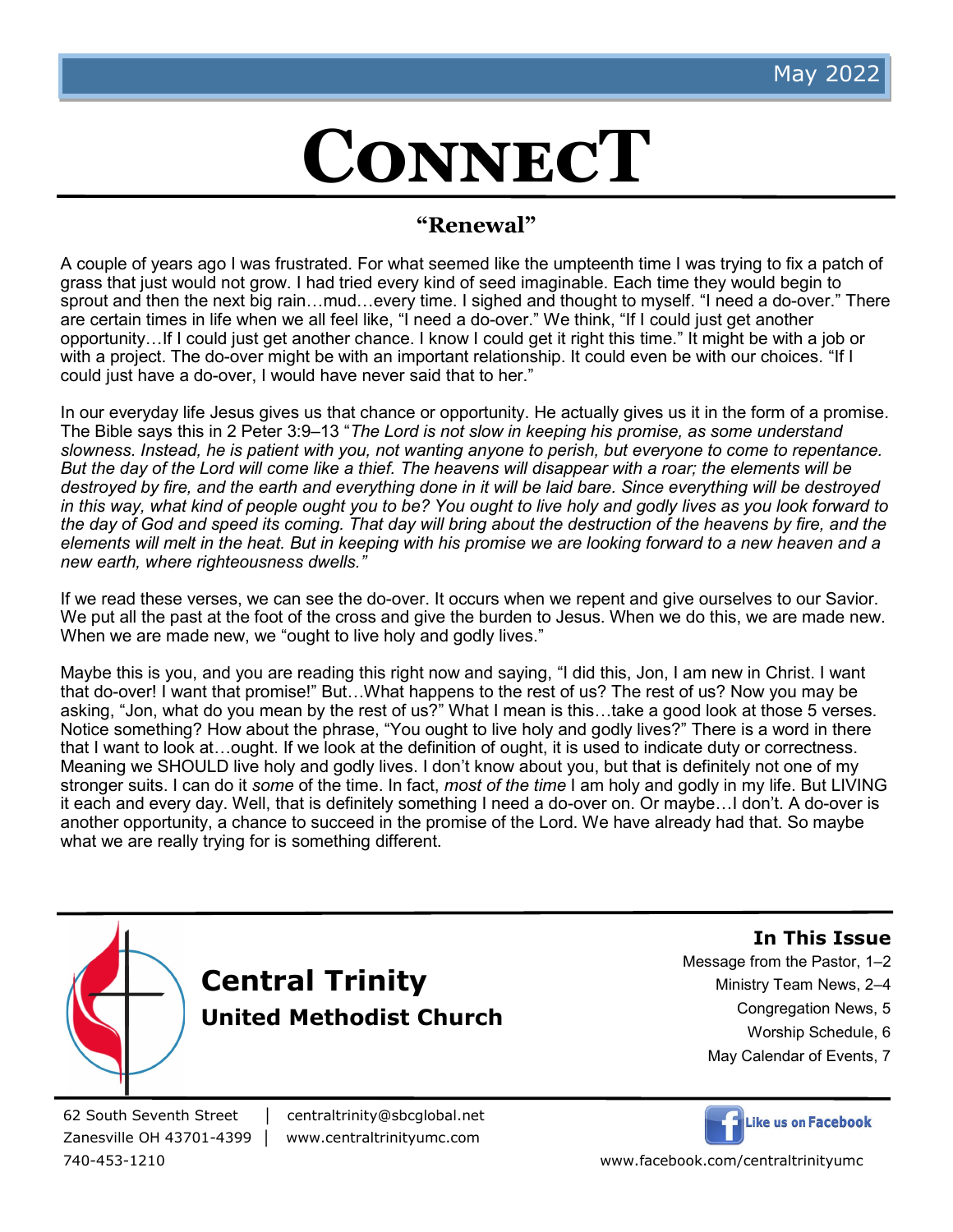#### 2 **Ministry Team News** May 2022

**Church Staff**

In Ministry with you …

**Lead Pastor** Jonathan Exman

**Associate Pastor** Jon Carter

**Children's Ministries** Lesa Exman

**Director of Music** Jim McLaughlin

**Chancel & Children's Choir** Ann Sims

**Wesleyan & Carillon Bells** Andy Ruetz

**Nursery Attendants** Callie Carter Sue Loader

**Administrative Assistant** Bonnie Gerdau

**Treasurer** Holly Ruetz

**Financial Secretary** Rick Mohler ………………………………………………………

#### **Sunday Schedule**

9:00 a.m. *Ignite* Service 9:00 a.m. Sunday School 9:45 a.m. Wesleyan Choir 10:30 a.m. Worship 10:30 a.m. Sunday School 10:30 a.m. CT Students Grades 5–8 6:00 p.m. CT Students Grades 7–12

Childcare provided each Sunday 8:50 to 11:30 a.m.

Handicapped parking available at North entrance of parking lot

**Office Hours** Mon. – Thu. 9 a.m. – 3 p.m. Closed Noon – 1 p.m. Fri. 9 a.m. – Noon

Zanesville OH 43701-4399 │ www.centraltrinityumc.com

**Continued** 

James 1:21–27 says this, *"Therefore, get rid of all moral filth and the evil that is so prevalent and humbly accept the word planted in you, which can save you. Do not merely listen to the word, and so deceive yourselves. Do what it says. Anyone who listens to the word but does not do what it says is like someone who looks at his face in a mirror and, after looking at himself, goes away and immediately forgets what he looks like. But whoever looks intently into the perfect law that gives freedom and continues in it—not forgetting what they have heard but doing it—they will be blessed in what they do. Those who consider themselves religious and yet do not keep a tight rein on their tongues deceive themselves, and their religion is worthless. Religion that God our Father accepts as pure and faultless is this: to look after orphans and widows in their distress and to keep oneself from being polluted by the world."*

Look into that mirror. What do you see? You see your reflection. I read something once and it went like this, "Reflection can be a useful practice, but reflection followed by application has the power to change your life." Reflecting on what Christ HAS DONE in your life is great, but it is a futile practice unless it moves you to action. This action comes from RENWAL. Renewal is defined as "making something strong again." And when we accept the renewal that happens when we listen to Christ…that is when our heart changes. Renewal causes new growth. Growth where there wasn't much or even any. Growth where we had a dead patch. A patch or spot that needs some work. Kind of like grass that just won't grow in one spot. Hmmm…renewal…maybe I don't need a do-over after all.

Whether you are in the midst of a do-over or a renewal this Spring, we would love to be more a part of it! There are many new (and renewed) things happening at Central Trinity! Come and join us!

Pastor Jonathan Exman

#### **Family Life**

This month we will be learning about God sending his Angels and preparing our hearts to worship him. It is an honor for me and each volunteer to love and teach your children. I love that their lives are still so innocent, and their hearts are pure. They love learning about God and the answers seem so simple to them. Love God and love others. I am reminded that we are called to have child-like faith. A faith that is humble and honest, filled with unbridled joy. As our days fill with this crazy thing called life, I encourage you to slow down and take some time to see Jesus through the eyes of your children.

I want to give a HUGE THANK YOU to everyone who helped with our Easter egg hunt and event. I am continuously blown away by your kindness and generosity. Each child received a ton of eggs filled with candy, walked each station to learn the real reason we celebrate Easter, and finished with some hot dogs and chips. My prayer is that CT will be known for our dedication to sharing God's love and kindness with everyone we meet.

The noisy coin was a huge success thanks to ALL of you!! We collected \$729.00. This money allows our CT kids and youth to attend church camp free of charge. I know that our youth appreciate this opportunity as they get to spend a week with friends and grow in their faith.

God Bless,

Lesa Exman

62 South Seventh Street │ centraltrinity@sbcglobal.net



740-453-1210 www.facebook.com/centraltrinityumc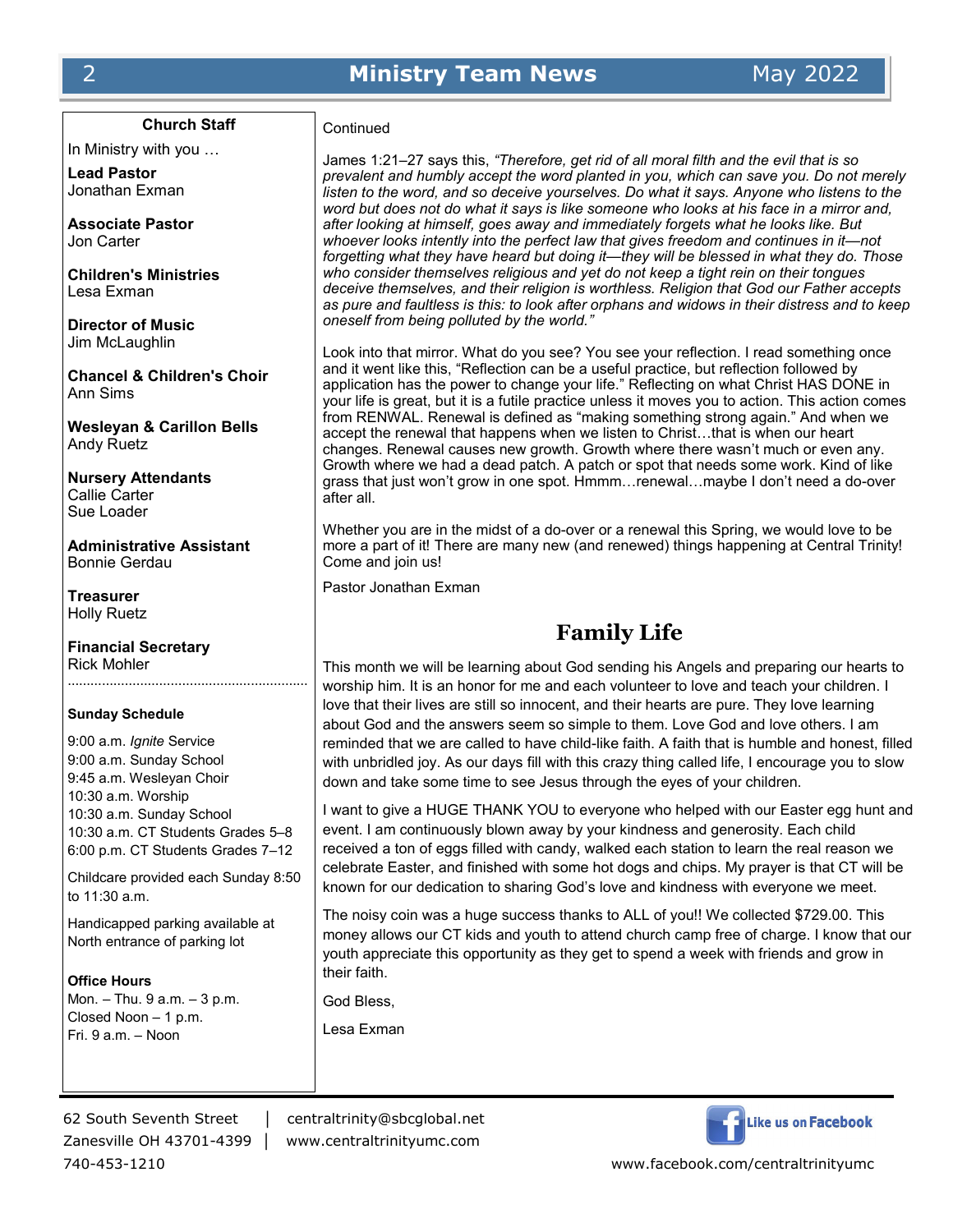#### **United Women in Faith**

Thank you all who donated vegetable seeds for Jackson Area Ministries Gardening Project; 237 packages were collected.

**United Women in Faith** meets Monday, May 2, 6 p.m. The program is "Celebrate the Little Stuff." This month we consider how the process of growing spiritually through acts of healing and joy works by celebrating the little things, like the woman who lost (and found) her tenth coin.

**Angel Wings Prayer Shawl Ministry** meets Thursdays, 5 p.m., in the parlor to knit or crochet prayer shawls, baby blankets, and support shawls. All are welcome for stitching, praying, and fellowship.

All are welcome to join the **book discussion** Thursday, May 26, 5 p.m., of *Hidden Figures: The American Dream and the Untold Story of the Black Women Mathematicians Who Helped Win the Space Race* by Margaret Lee Shetterly. This title is available at the Muskingum Public Library as a printed book, large-print book, audio book, and e-book. Before Neil Armstrong walked on the moon, a group of African-American female mathematicians were among those who served as NASA's "human computers," calculating flight paths and playing a crucial role in America's space program. Moving from World War II through NASA's golden age—touching on the civil rights era, the Space Race, the Cold War, and the women's rights movement—this book interweaves a rich history of humankind's space explorations with the intimate stories of five courageous women whose work forever changed the world.

#### **Who Can We Be Together?**

#### **Building Communities of Hope and Joy … A Biblical Exploration of Luke 13**

Community is God's desire for us. Please join us at *Mission u 2022* as we reflect on the community that Jesus is calling us to be!

This year, as we study Luke 13, we find ourselves in a period of disruption and uncertainty. We turn to the stories of Jesus that have anchored Christian communities for two millennia. Our hope is that we will leave *Mission u* with a bigger and broader vision of the community Christ is calling us to be in times of loss, grief, and massive disruption. What would be possible if we tend to the needs of our communities in small yet radical ways, as Jesus did in Luke 13?

Join us online Wednesday, July 13, through Saturday, July 16, for the morning session (10 a.m.–noon EST) or the evening session (7–9 p.m. EST). Registration opens May 15 at www.westohioumw.org/mission-u and costs \$20.

United

Women

in Faith

**Come as Yourself, Grow in Faith, Serve with Love**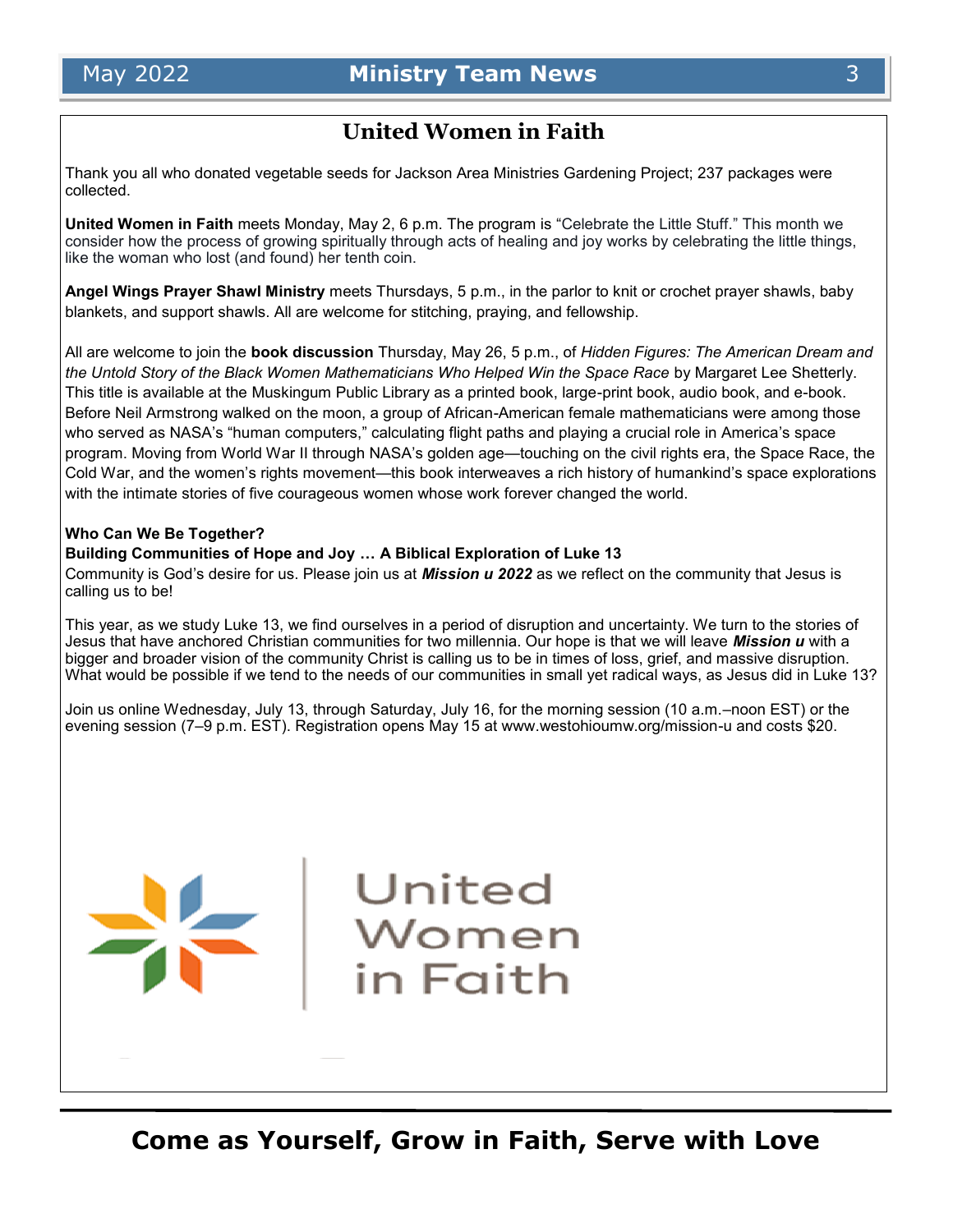#### **McLaughlin Music Studio Recital**

Jim McLaughlin presents his private music students in recital Sunday, May 8, at 2:00 p.m. The recital will be held in the church sanctuary. Students will perform voice, organ, and piano music. A fellowship hour will follow the recital. You are invited to attend. The recital is free and open to the public.

#### **Music Club Concert**

The Thursday Music Club presents a concert of music Tuesday, May 10, at 7:30 p.m. in the Central Trinity sanctuary. The concert includes the PanJGea Steel Drum Band from John Glenn High School and the Civic Chorus Chamber Singers. You are invited to attend. The concert is free and open to the public.

#### **Music Sunday**

The Central Trinity Music Ministry will present a "Sermon in Song" Sunday, May 22 at the 10:30 Church Service. All the CT Choirs will participate in the service of celebration and rejoicing. During the pandemic our choir ministry had to be suspended. We are so happy and blessed to have all the choirs back in worship this past year. Many thanks to our choir leadership for all the extra efforts. Please invite a friend and join us in the special service celebrating the music blessings at CT. By the way, there is room for more of you to join with us when we kickoff the fall choir schedule.

#### **Piano Dedication Recital**

You are invited to attend a special recital and dedication ceremony in Elson Hall on the Ohio University-Zanesville campus Sunday, May 22, 3:00 p.m. The recital performer is Harsha Abeyaratne, Associate Professor of Music at Muskingum University. This dedication recital celebrates the Thursday Music Club's new Baldwin 9′ Concert Grand Piano at OUZ. The Music Club has worked diligently for many years to complete this project. The recital is free and open to the public. Plan to attend and bring a friend.

Jim McLaughlin

740-453-1210 www.facebook.com/centraltrinityumc

62 South Seventh Street │ centraltrinity@sbcglobal.net Zanesville OH 43701-4399 │ www.centraltrinityumc.com

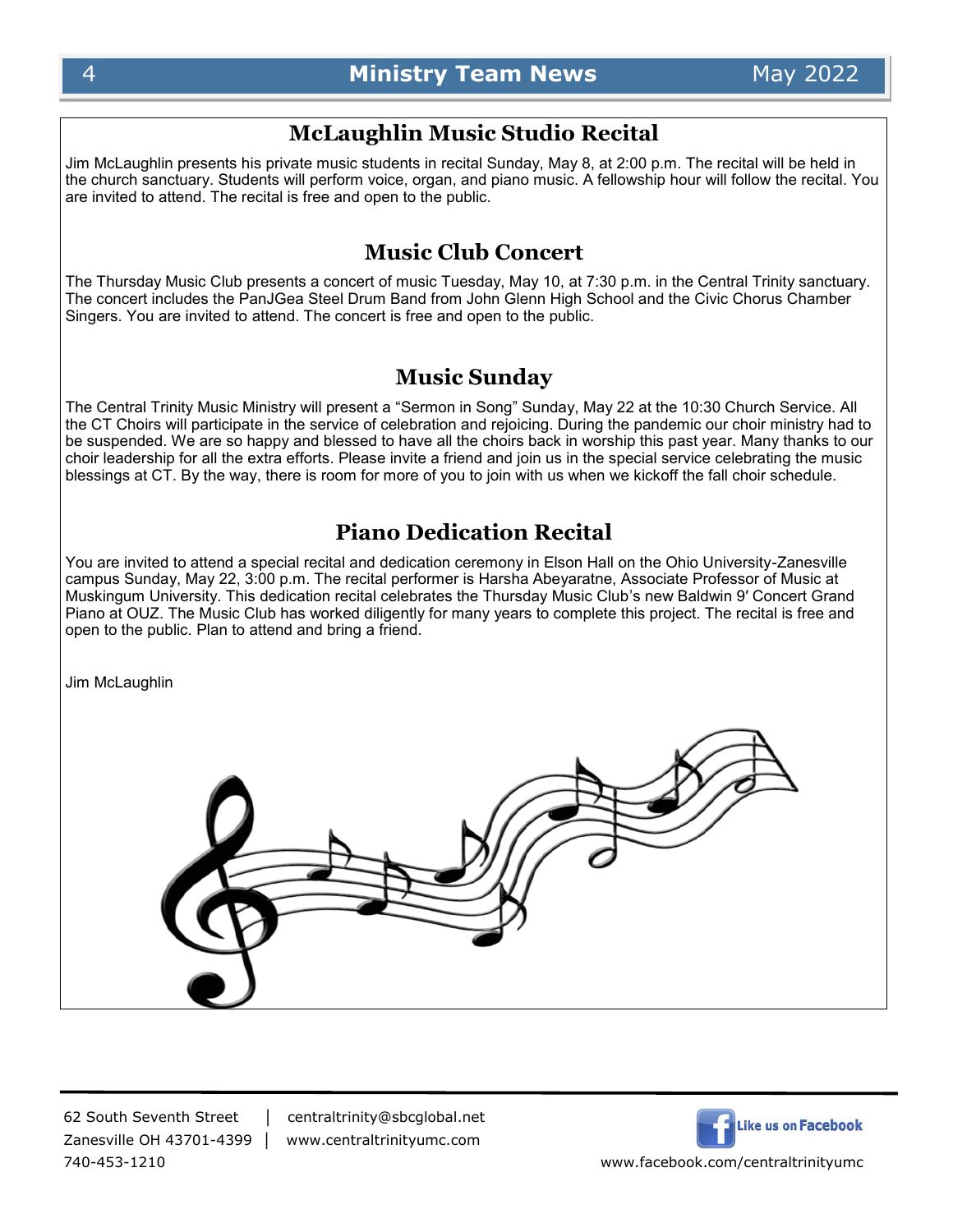# Thank You,

Many thanks to those who have sent greetings, words of encouragement, birthday cards, and home visits. Robert L. Reed Helen Purcell Home

#### **Warmest Thanks**

Phyllis Bradshaw, Leslie Miller, Mary Longshore, Marcie Hunter, Nancy Moose, Bill Williamson, Sandra Robe, and Sue Wright for helping me in the office . Please call the office if I left anyone off this list.

- Bonnie Gerdau, Administrative Assistant

### **Help by Recycling!**

We are still collecting **aluminum cans** for the youth ministry. A can has been placed in the hallway beside the back entry door.

You may leave your empty **printer ink cartridges** for recycle on the counter in the church office.

**Recycle your eyeglasses, hearing aids & cell phones.** This is an ongoing project for the Duncan Falls Lion's Club, and a box has been placed in the hallway next to the parlor for your use.

**The Ronald McDonald House** pays its electric bill with money raised through recycling of pull tabs from aluminum cans. Please save your tabs and bring them into church and place in the bin in the hallway next to the parlor or give to Sandy Holbein.

## **Come as Yourself, Grow in Faith, Serve with Love**

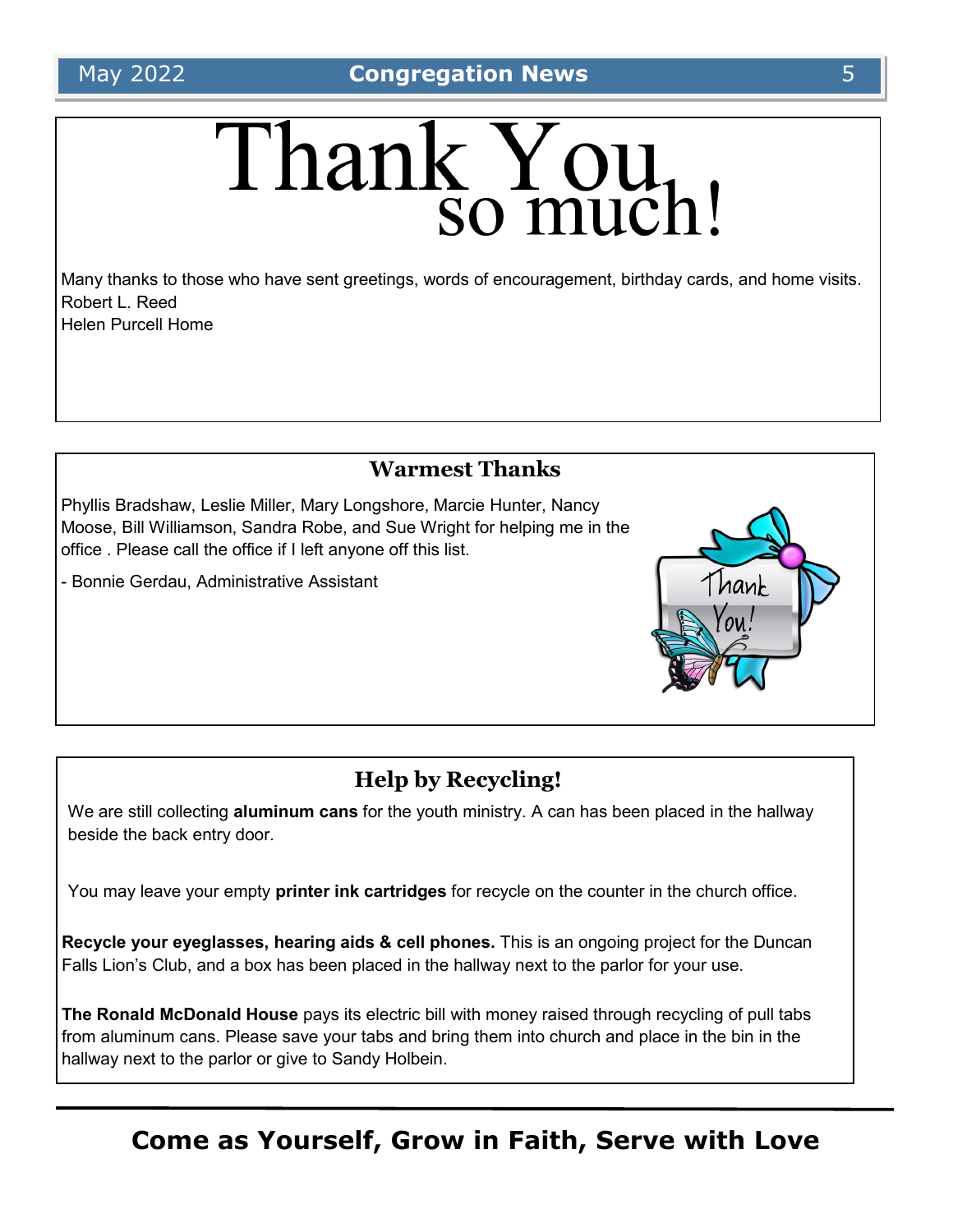#### 6 **May Worship** May 2022

Message: "Either/Or"<br>Scripture: Psalm. Ma

**May 8 Mother's Day**

**May 15** Message: "The Shadow"<br>Scripture: Psalm 91:1-16 Special Music:

Special Music:

#### **May 29**

Message: "Salvation"<br>Scripture: Il Timothy 2

**May 1 Holy Communion/Confirmation Sunday**

Psalm, Mathew 7:13-14 Special Music: Chancel Choir

Message: "Amazing Love" Scripture: Jeremiah 8:18–22 Special Music: Children's Choir

Psalm 91:1–16<br>Chancel Choir

**May 22 Music Sunday Jon Carter Preaching 9:00 a.m. Service** Message: "No Message, Music Sunday"

II Timothy 2:7-13 Special Music: Special Music

#### **Birth Announcement**

Eric & Alisa Woodard welcomed a baby boy, Lucas Andrew, into the world on Friday, March 4, weighing 8 lbs. 13 oz . Grandparents are Bill and Carol Murphy. Congratulations to the Woodard family on their new, beautiful little blessing!

#### **Mobility Equipment**

CT Friends:

Please contact the office if you would like to use or borrow a transport chair, wheelchair, or walker.

#### **Game Night**

CT Friends:

Game night the month of May will be Saturday May 21 from 6 to 8 p.m. in the Fellowship Hall.

Come join us for fellowship, card games, and other games.

#### **Average YTD attendance:**

**April worship attendance** (through 04/17/2022): 185

#### **March 2022**

**Financial Report** YTD Budget \$115,294 YTD Income \$89,663 YTD Expenses \$108,533

Like us on Facebook

## **"80 Plus Club" Happy Birthday**  Loren Allen, May 8

If we missed anyone or do not have the date right, please call the church office.



62 South Seventh Street │ centraltrinity@sbcglobal.net Zanesville OH 43701-4399 │ www.centraltrinityumc.com

740-453-1210 www.facebook.com/centraltrinityumc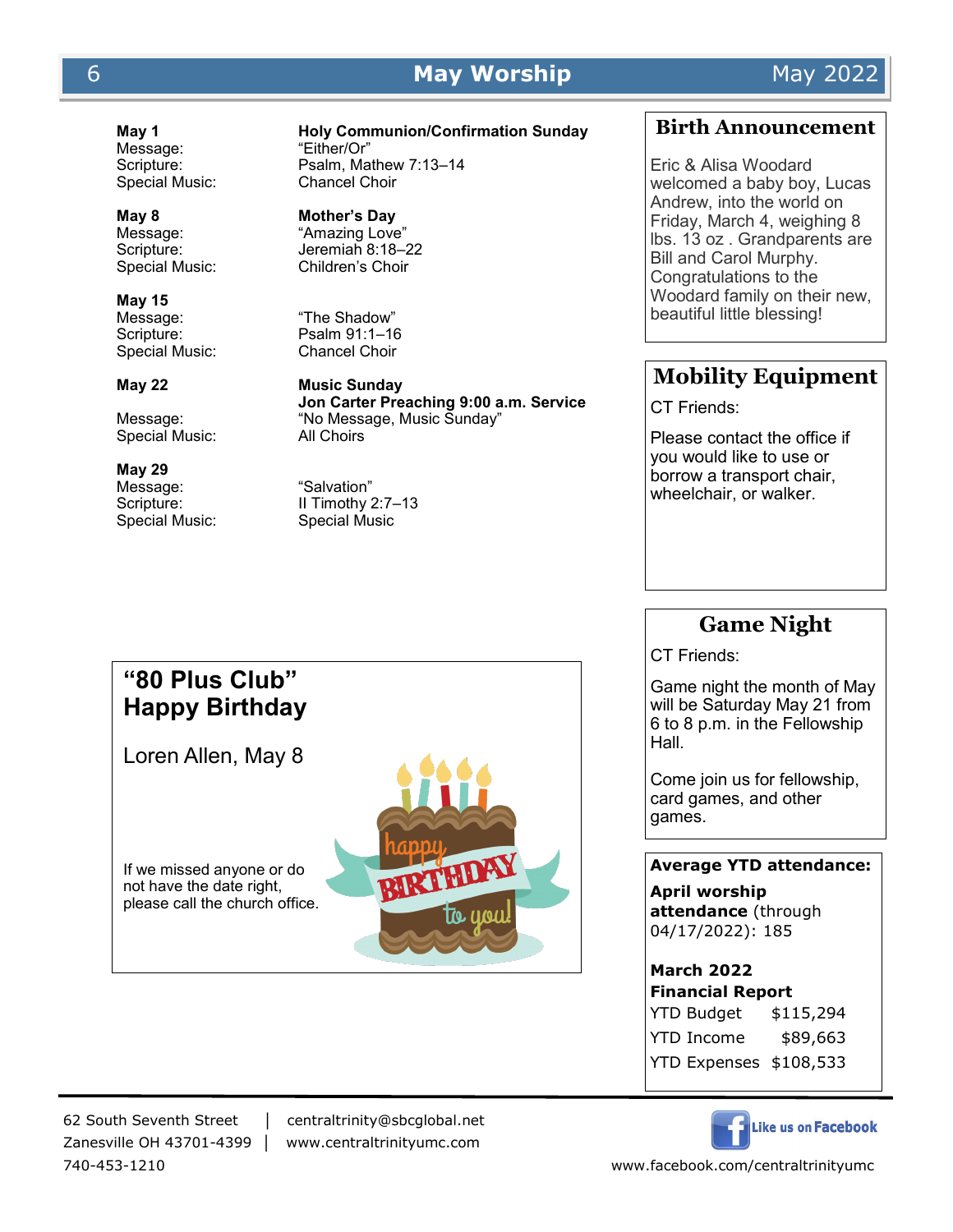## May 2022 **May Calendar of Events** 7

#### **May Calendar of Events is subject to change**

| 1 Sunday<br>$9:00$ a.m.<br>9:00 a.m.                                                           | <b>Holy Communion/Confirmation Sunday</b><br><b>Ignite Service</b><br>Sunday School                                     | 16 Monday<br>6:30 p.m.                                    | <b>Bible Study</b>                                                                                         |
|------------------------------------------------------------------------------------------------|-------------------------------------------------------------------------------------------------------------------------|-----------------------------------------------------------|------------------------------------------------------------------------------------------------------------|
| 9:45 a.m.<br>$10:30$ a.m.<br>10:30 a.m.                                                        | Wesleyan Choir<br>Worship<br><b>Sunday School</b>                                                                       | 17 Tuesday<br>1:00 p.m.<br>6:00 p.m.                      | <b>Staff Meeting</b><br>Verla Moore Service Club                                                           |
| $10:30$ a.m.<br>6:00 p.m.<br>2 Monday                                                          | CT Students (Grades 5-8)<br>CT Students (Grades 7-12)                                                                   | 18 Wednesday<br>11:00 a.m.<br>6:00 p.m.                   | <b>Bible Study</b><br>Stewardship & Finance                                                                |
| 6:00 p.m.<br>6:30 p.m.                                                                         | United Women in Faith<br><b>Bible Study</b>                                                                             | 7:00 p.m.<br>19 Thursday                                  | <b>Administrative Council</b>                                                                              |
| 3 Tuesday<br>1:00 p.m.<br>7:00 p.m.                                                            | <b>Staff Meeting</b><br><b>Civic Chorus</b>                                                                             | 5:00 p.m.<br>6:00 p.m.<br>6:00 p.m.<br>7:00 p.m.          | Angel Wings Prayer Shawl<br>Children's Choir practice<br>Carillon Bells practice<br>Chancel Choir practice |
| 4 Wednesday<br>$11:00$ a.m.                                                                    | <b>Bible Study</b>                                                                                                      | 20 Friday<br>3:00 p.m.                                    | <b>ConnecT Article Deadline</b>                                                                            |
| 5 Thursday<br>5:00 p.m.<br>6:00 p.m.                                                           | Angel Wings Prayer Shawl<br>Children's Choir practice                                                                   | 21 Saturday<br>6:00 p.m.                                  | Game Night                                                                                                 |
| 6:00 p.m.<br>6:00 p.m.<br>7:00 p.m.                                                            | Carillon Bells practice<br>Suicide Survivors Loss Support<br><b>Chancel Choir practice</b>                              | 22 Sunday<br>9:00 a.m.<br>9:00 a.m.                       | <b>Music Sunday</b><br><b>Ignite Service</b><br>Sunday School                                              |
| 8 Sunday<br>9:00 a.m.<br>9:00 a.m.<br>9:45 a.m.                                                | <b>Mother's Day</b><br>Ignite Service<br>Sunday School<br>Wesleyan Choir                                                | $9:45$ a.m.<br>$10:30$ a.m.<br>10:30 a.m.<br>$10:30$ a.m. | Wesleyan Choir<br>Worship<br><b>Sunday School</b><br>CT Students (Grades 5-8)                              |
| 10:30 a.m.<br>10:30 a.m.<br>10:30 a.m.                                                         | Worship<br><b>Sunday School</b><br>CT Students (Grades 5-8)                                                             | 23 Monday<br>6:30 p.m.                                    | <b>Bible Study</b>                                                                                         |
| 9 Monday<br>6:30 p.m.                                                                          | <b>Bible Study</b>                                                                                                      | 25 Wednesday<br>$11:00$ a.m.<br>6:00 p.m.                 | <b>Bible Study</b><br><b>Trustees</b>                                                                      |
| 10 Tuesday<br>7:00 p.m.                                                                        | <b>Civic Chorus</b>                                                                                                     | 26 Thursday<br>5:00 p.m.                                  | <b>Book Discussion</b>                                                                                     |
| 11 Wednesday<br>11:00 a.m.                                                                     | <b>Bible Study</b>                                                                                                      | 6:00 p.m.<br>6:00 p.m.<br>7:00 p.m.                       | Children's Choir practice<br>Carillon Bells practice<br><b>Chancel Choir practice</b>                      |
| 12 Thursday<br>5:00 p.m.<br>6:00 p.m.                                                          | Angel Wings Prayer Shawl<br>Children's Choir practice                                                                   | 27 Friday                                                 | <b>Bonnie Vacation day, Office Closed</b>                                                                  |
| 6:00 p.m.<br>7:00 p.m.                                                                         | Carillon Bells practice<br><b>Chancel Choir practice</b>                                                                | 29 Sunday<br>9:00 a.m.<br>9:00 a.m.                       | <b>Ignite Service</b><br><b>Sunday School</b>                                                              |
| 14 Saturday<br>$7:30$ a.m.                                                                     | Men's Breakfast                                                                                                         | $9:45$ a.m.<br>$10:30$ a.m.<br>$10:30$ a.m.               | Wesleyan Choir<br>Worship<br><b>Sunday School</b>                                                          |
| 15 Sunday<br>$9:00$ a.m.<br>9:00 a.m.<br>9:45 a.m.<br>10:30 a.m.<br>$10:30$ a.m.<br>10:30 a.m. | <i><b>Ignite Service</b></i><br>Sunday School<br>Wesleyan Choir<br>Worship<br>Sunday School<br>CT Students (Grades 5-8) | $10:30$ a.m.<br>30 Monday                                 | CT Students (Grades 5-8)<br><b>Memorial Day, Office Closed</b>                                             |